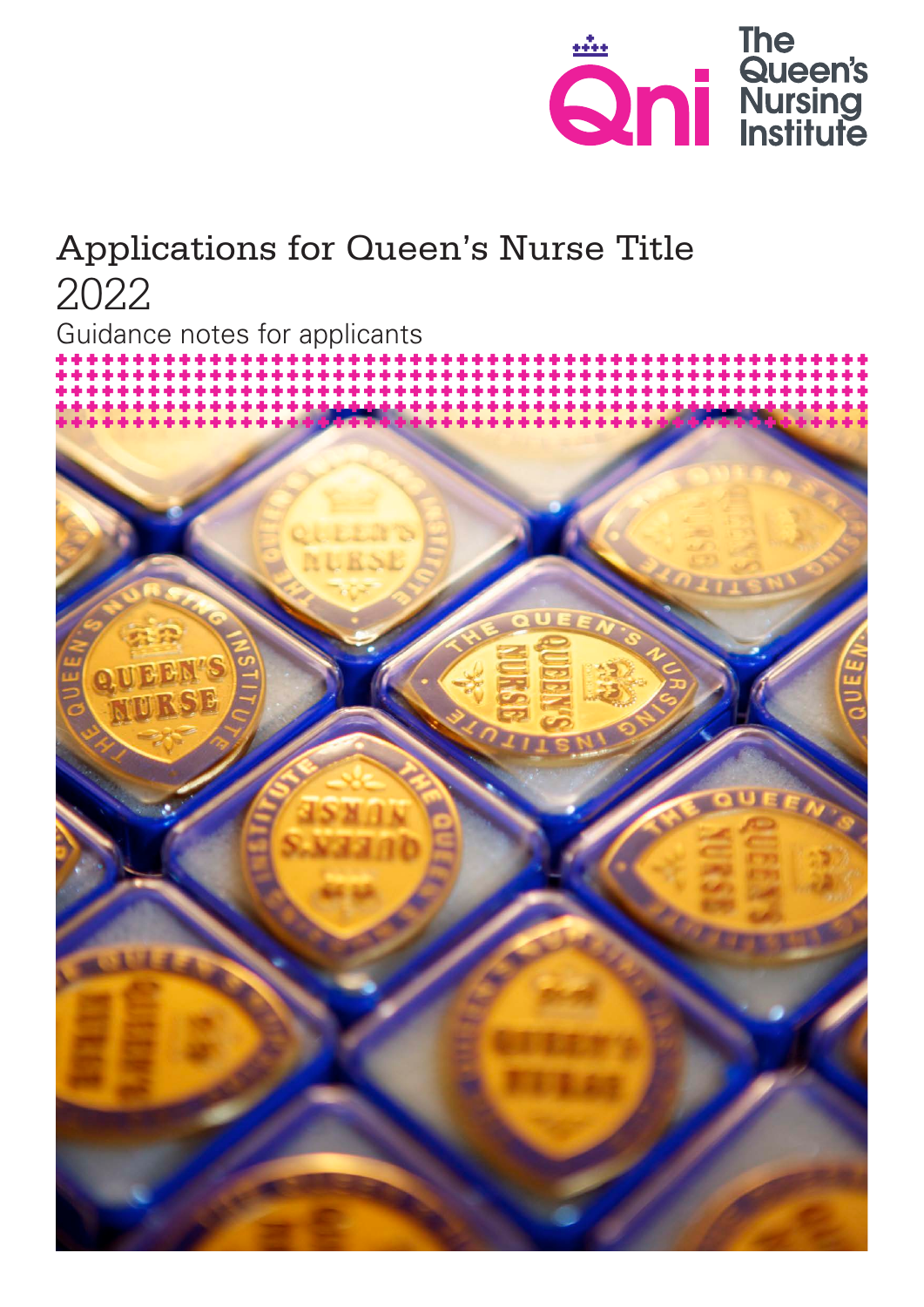# 

#### **Contents**

| Q. Is the Queen's Nurse title a substitute for a community nursing qualification? $\alpha$                   |  |
|--------------------------------------------------------------------------------------------------------------|--|
| Q. If I was successful in receiving the title of Queen's Nurse, could I accept it on behalf                  |  |
|                                                                                                              |  |
| Q. I'm a nurse doing my job – the title Queen's Nurse sounds elitist. Is it for me?                          |  |
|                                                                                                              |  |
|                                                                                                              |  |
|                                                                                                              |  |
| Q. Will I be known as a 'QN' instead of District Nurse, Health Visitor or other job title? 5                 |  |
|                                                                                                              |  |
|                                                                                                              |  |
|                                                                                                              |  |
|                                                                                                              |  |
|                                                                                                              |  |
|                                                                                                              |  |
| Q. I am under disciplinary measures at work. Can I apply while these are in force?                           |  |
| Q. I have been reported to the NMC. Can I apply whilst the investigation is ongoing? $6$                     |  |
|                                                                                                              |  |
|                                                                                                              |  |
| Requesting Unique Reference Number                                                                           |  |
| Q. If I have already requested a Unique Reference Number. Am I able to change my role? 7                     |  |
| Q. I was previously unsuccessful in my application, do I have to request a new Unique 7<br>Reference Number? |  |
|                                                                                                              |  |
|                                                                                                              |  |
|                                                                                                              |  |
|                                                                                                              |  |
|                                                                                                              |  |
|                                                                                                              |  |
|                                                                                                              |  |
|                                                                                                              |  |
|                                                                                                              |  |
|                                                                                                              |  |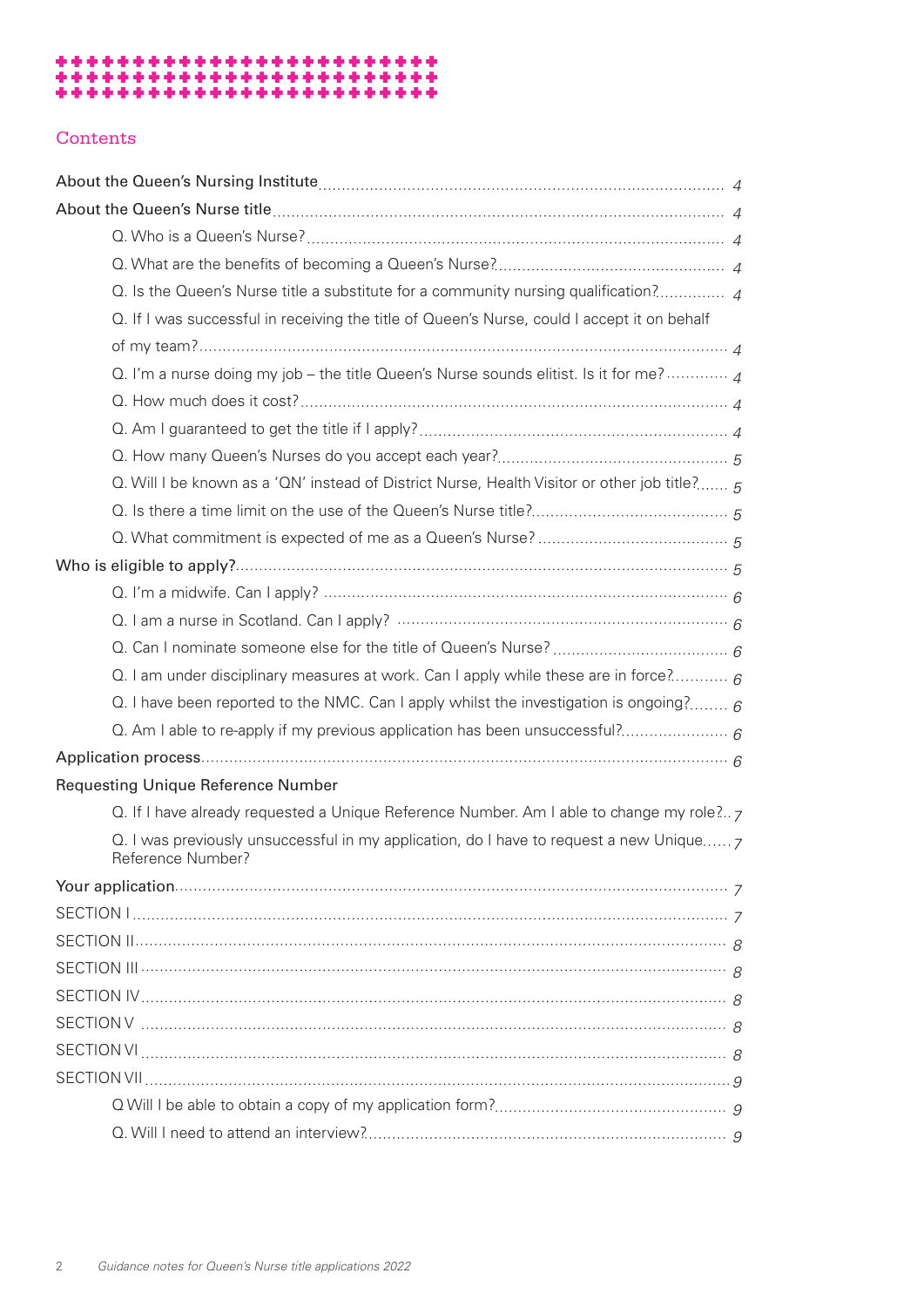#### ٠ ۰ ۰ \*\*\*\*\*\*\*\*\*\*\*\*\*\*\*\*\*\*\*\* ٠ ٠ ٠ ٠ \*\*\* ٠ \*\*\* a. \*\*\*\*\*\*\* a. ٠ a. ٠

| Q What happens if I submit contributions from people other than the ones determined by 9         |
|--------------------------------------------------------------------------------------------------|
|                                                                                                  |
| Q. The individual I want to ask to be an additional contributor does not have an email address 9 |
|                                                                                                  |
|                                                                                                  |
|                                                                                                  |
|                                                                                                  |
|                                                                                                  |
|                                                                                                  |
|                                                                                                  |
|                                                                                                  |
|                                                                                                  |
|                                                                                                  |
|                                                                                                  |
|                                                                                                  |
|                                                                                                  |
|                                                                                                  |
|                                                                                                  |
|                                                                                                  |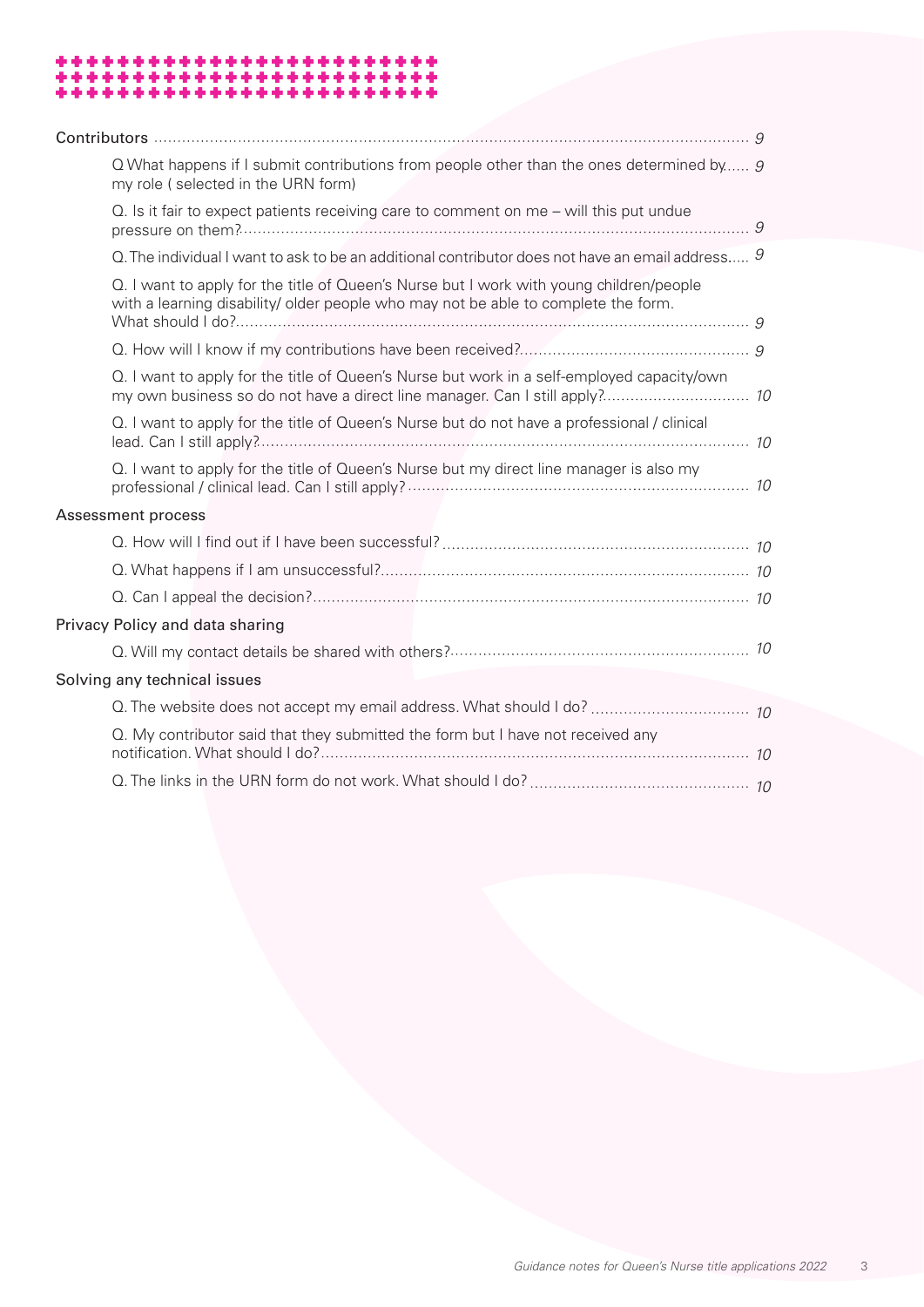#### \*\*\*\*\*\*\*\*\*\*\*\*\*\*\*\*\* ........................ \*\*\*\*\*\*\*\*\*\*\*\*\*\*\*\*\*\*\*\*\*

#### About the Queen's Nursing Institute

The QNI supports leadership, innovation and best practice in order to improve care for people, their families and the communities they serve. We believe that one way to do this is to bring together community nurses who share common values with a shared title. The QNI is proud to be developing and supporting a growing network of Queen's Nurses across England, Wales and Northern Ireland. We believe this will not only benefit individuals, families and carers and the quality of care they receive, but also promote the development and recognition of community nursing practice.

#### About the Queen's Nurse title

#### **Q. Who is a Queen's Nurse?**

A Queen's Nurse is someone who is committed to high standards of practice and person-centred care. They are trusted and valued by the people they serve and respected and admired by their peers. They are enthusiastic and passionate about the care they provide.

A Queen's Nurse:

- demonstrates integrity, honesty and compassion whilst delivering the highest quality care to the benefit of individuals, carers, families, communities and peers
- communicates in a manner which encourages the trust of individuals
- offers holistic, personalised care which acknowledges, and is tailored to, the needs of the client
- acts as an inspiring role model to peers and professional colleagues
- is committed to learning and the development of community nursing.

**The Queen's Nurse title is** not **a qualification, and it is** not **a requirement to help you to take on a particular role. It is a commitment to quality care, advocacy for individuals, families and carers, and to leadership, learning and development.**

#### **Q. What are the benefits of becoming a Queen's Nurse?**

The title gives special recognition of your commitment to your profession and:

- demonstrates your enduring commitment to serving communities, to providing and promoting best care for individuals, families and carers in the home and in the community, and being an excellent role model for colleagues
- enables you to join a network of Queen's Nurses committed to the same values of leadership, learning, development and support
- links you to a community nursing organisation with 135-year history of inspiring, involving and investing in nurses, giving you opportunities to influence policy and practice
- links you to regional Queen's Nurse meetings in your area
- provides access to our Queen's Nurse annual conference and other networking events

#### **Q. Is the Queen's Nurse title a substitute for a community nursing qualification?**

No. It is not an educational course and does not give the nurse a qualification. Instead, it brings together nurses who can show evidence that they are committed to person-centred care, and to continually improving practice.

#### **Q. If I was successful in receiving the title of Queen's Nurse, could I accept it on behalf of my team?**

No. The title of Queen's Nurse is given to an individual, therefore, it cannot be accepted on behalf of a team.

#### **Q. I'm a nurse doing my job – the title Queen's Nurse sounds elitist. Is it for me?**

If you are committed to high standards of care, learning and leadership and want to join community nurses with the same values, then the Queen's Nurse title is for you. Please check the guidance for eligibility criteria.

#### **Q. How much does it cost?**

There is no charge to apply for the title of Queen's Nurse.

#### **Q. Am I guaranteed to get the title if I apply?**

No. Submitting the application does not result in automatic acceptance. There is a rigorous application and assessment process and some applicants will be inevitably be disappointed.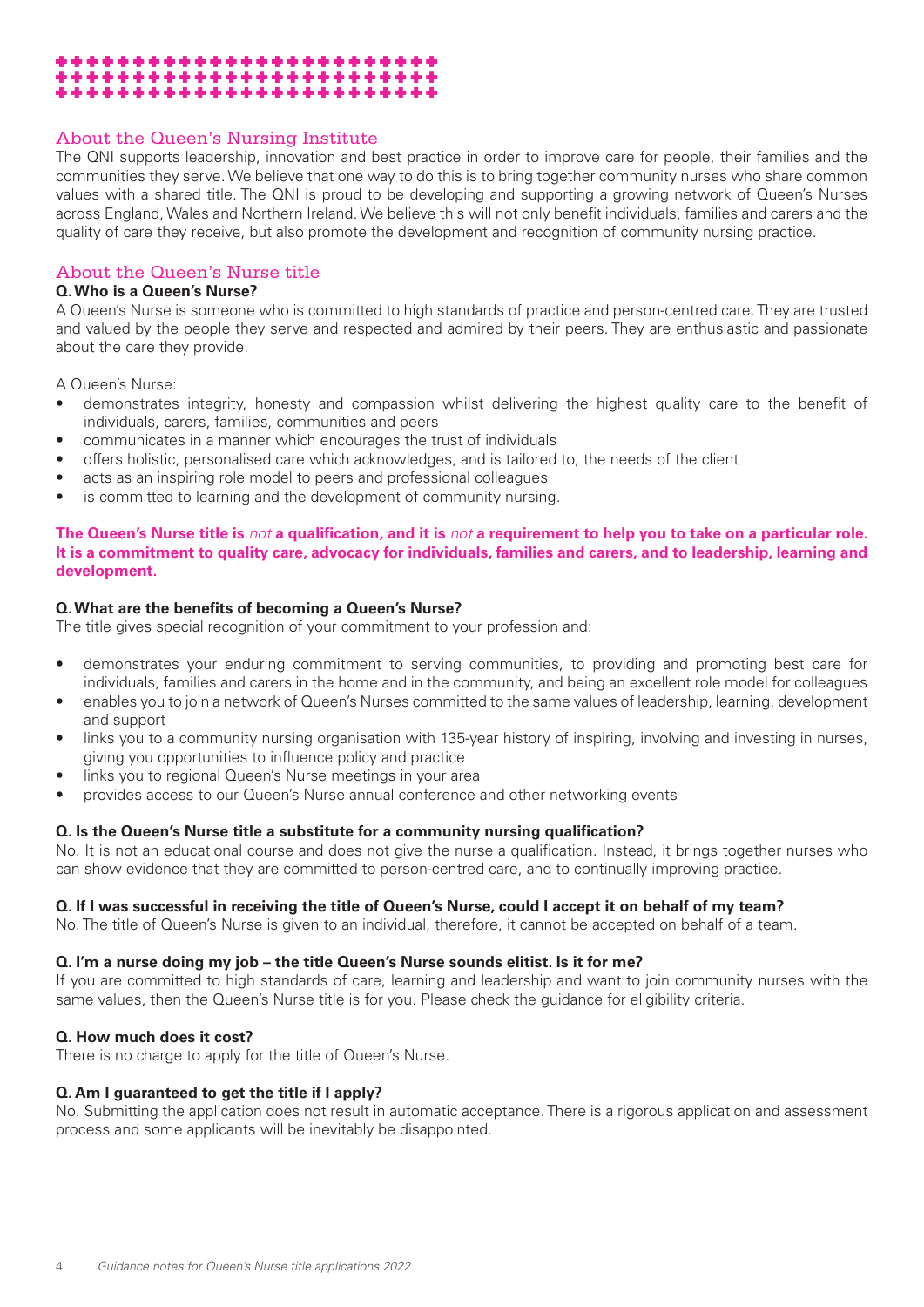#### \*\*\*\*\*\*\*\*\*\*\*\*\*\*\*\* \*\*\*\*\*\*\*\*\*\*\*\*\*\*\*\*\*\*\*\*\*\*\* \*\*\*\*\*\*\*\*\*\*\*\*\*\*\*\*\*\*\*\*\*

#### **Q. How many Queen's Nurses do you accept each year?**

This depends entirely on the number and the quality of the applications received. We do not set a target number.

#### **Q. Will I be known as a 'Queen's Nurse' instead of District Nurse, Health Visitor or other job title?**

No. The title of Queen's Nurse is an honorary one, not a day-to-day job title or a qualification.

#### **Q. Is there a time limit on the use of the Queen's Nurse title?**

We think it is important that Queen's Nurses have an opportunity to renew their commitment on an annual basis and the title of Queen's Nurse can only be retained if you engage with this process. Queen's Nurses may not be able to renew their title, for example if they no longer work in community nursing.

#### **Q. What commitment is expected of me as a Queen's Nurse?**

You will be expected to demonstrate at all times the standards of a Queen's Nurse, as described in the guidance. In addition, you will be asked to sign an agreement which sets out the obligations of a Queen's Nurse to the QNI. The Queen's Nurse title is the start of a process of learning, networking and leadership. We ask our Queen's Nurses to attend at least one workshop/meeting a year; we also encourage Queen's Nurses to keep in touch with us and inform us of developments.

#### Who is eligible to apply?

The opportunity to apply for the Queen's Nurse title is open to any nurse working in a community or primary care setting, including education, the charity or independent sector for the past five years. The areas of practice include nurses working in district nursing, general practice nursing, community children's nursing, community learning disability nursing, community mental health nursing, occupational health nursing, school nursing, health visiting, inclusion health, care homes, hospices and all adult social care and as community matrons and specialist nurses working in the community.

- **•** Application for the Queen's Nurse Title is open to all nurses working in a community and primary care setting as above.
- **•** Applicants must hold current registration with the Nursing and Midwifery Council (the applicant's NMC record and revalidation must be up to date).
- Applicants must have a minimum of 5 years' experience working in a community or primary care setting (in the UK)
- **•** Applicants must be currently working in England, Wales or Northern Ireland supporting people to receive the best possible care in their own homes or other community-based settings
- Applicants must not be under investigation by the NMC or employing organisation
- $\blacktriangleright$  Applicants must not be the subject of any disciplinary proceedings
- **•** Applicants must have the support of their direct line manager
- Applicants must have the support of a professional / clinical lead or equivalent who can provide a character reference
- Applicants must have support from two additional contributors, depending on their role:
	- -If they are a nurse in clinical practice, this must be from two patients/clients receiving their care
	- -If they are a nurse working predominantly in a management role, this must be from two colleagues whom they line manage
	- -If they are a nurse working independently (no regular patient contact, not in a team management role), this must be from two colleagues, professionals whom they work closely with
	- -If they are a nurse working in education, or as a practice teacher, this must be from two students/colleagues that they have responsibility for or supervise and assess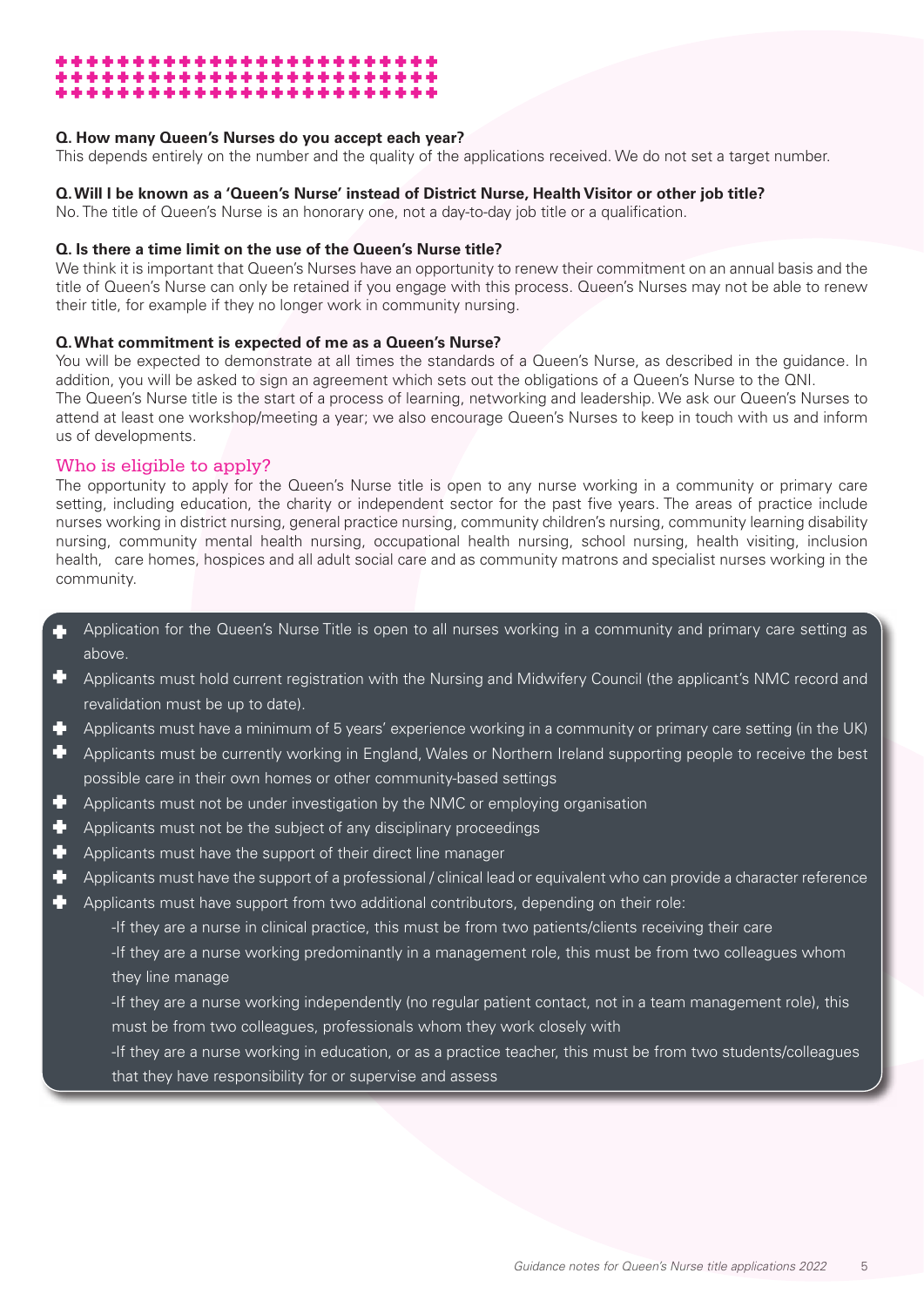

#### **Q. I am a midwife. Can I apply?**

Midwives who also have a valid registration as a nurse on the NMC register and who work in the community are welcome to apply

#### **Q. I am a nurse in Scotland. Can I apply?**

The QNI can only award the title to nurses in England, Wales or Northern Ireland. A separate charity, QNI Scotland, supports Scottish community nurses and has re-introduced the title of Queen's Nurse. Contact QNIS by telephoning 0131 229 2333, or visit their website www.qnis.org.uk/the-new-queens-nurse-title.

#### **Q. Can I nominate someone else for the title of Queen's Nurse?**

No. Individuals need to apply personally for the title. However, if you think a colleague would make a good Queen's Nurse, please do encourage them to apply.

#### **Q. I am under disciplinary measures at work. Can I apply while these are in force?**

No. You must wait until the issue has been resolved.

#### **Q. I have been reported to the NMC. Can I apply whilst the investigation is ongoing?**

No. You must wait until the outcome of the investigation is known.

#### **Q. Am I able to re-apply if my previous application has been unsuccessful?**

Yes, although reapplication does not guarantee success. Please take account of the feedback received from the previous application when making a future application.

#### Application process

Our application process is completely online. We strongly suggest that you prepare and save your application as a Word document and cut and paste it into the online application portal. The application questions are set out below on pages 10-11. Please remember to save your online document each time you want to revisit it before your final submission. If you have any queries about any part of the process please email queensnurse@qni.org.uk

#### **STEP 1**

Check if you fulfil the eligibility criteria (page 7 and 8) before progressing with your application to avoid disappointment.

- Ensure you have secured the permission, support and email contact details of everyone who will be required to support your application.
- If you submit an application without all supporting contributions, your application will not be forwarded for assessment. If your contributors (e.g., direct line manager, professional lead) do not support your application, your application will be unsuccessful.
- If you submit information on an incorrect form, it is unlikely that your application will be successful.
- When completing the online application form, you will be able to save it and continue later. If you choose this option, the system will generate and email you a NEW LINK that will allow you to return to the form later. If you do not receive the email in your inbox, please check your spam/junk folder prior to contacting us.

#### **STEP 2**

Request Unique Reference Number (URN) by [DATE] 2022 at 5pm.

#### **STEP 3**

Make sure your application and all supporting contributions are submitted online by [DATE] 2022 by 5pm. Our fully automated system will not accept any late documents.

#### Requesting a Unique Reference Number

Please visit www.qni.org.uk/nursing-in-the-community/queens-nurses/apply-become-queens-nurse to request your Unique Reference Number (URN). Please note that there is a limited time to request your URN. Please check the QNI website for details.

You will receive confirmation of your URN by email within three working days. If you do not receive this email, please check your spam/junk folder before contacting us at queensnurse@qni.org.uk.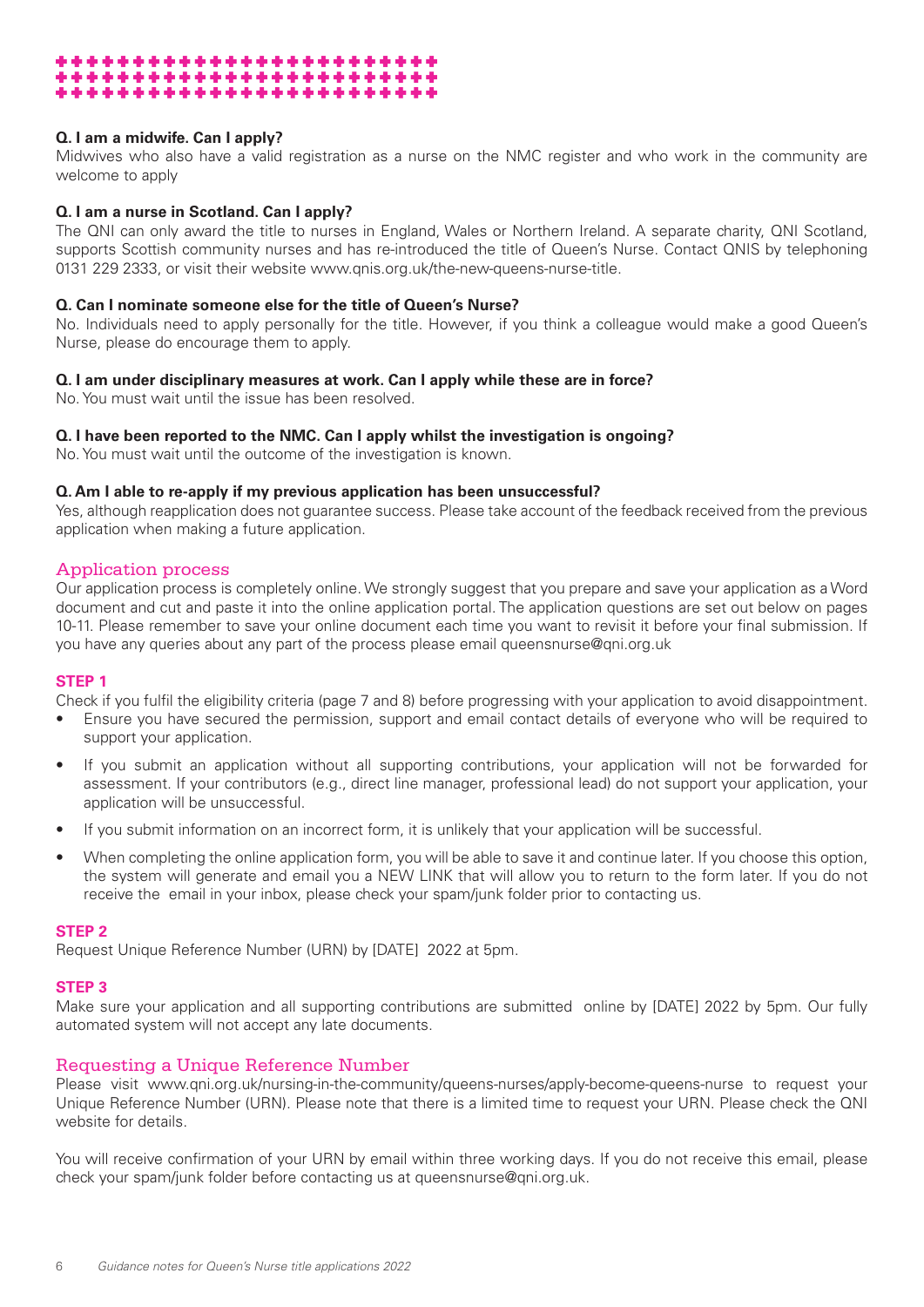### ...................... \*\*\*\*\*\*\*\*\*\*\*\*\*\*\*\*\*

You will be asked to select from the following four roles.

Your role choice will determine the forms and links that will be automatically generated for your application.

- For nurses in a clinical role, the link will be specifically for patients/carers/family members.
- For nurse educators in practice and education settings, the link will be specifically for students or colleagues you support in your role.
- For nurse managers/directors, the link will be specifically for the colleagues that you manage or work closely with.
- For nurses working independently, without direct patient care, please apply as a nurse manager/director/other nurse in a non-clinical role and ask your colleagues to support your application.

**Important:** If the website does not accept your email address, please access the website from a different IP address or use an alternative email for the purpose of the URN request only. In your application form you will have the opportunity to provide your preferred email address.

#### **Q. If I have already requested a Unique Reference Number. Am I able to change my role?**

Yes, but you must contact our staff at queensnurse@qni.org.uk for assistance. Please DO NOT request a second URN.

#### **Q. I was previously unsuccessful in my application. Do I have to request a new Unique Reference Number?**

You need to complete the online URN form each year. If you previously received an official decision about being unsuccessful, please include your old URN number when submitting your request. If you do not remember the number, you will have an option of requesting a reminder.

#### Your application

Your application must demonstrate the following:

- Personal statement supports the application, is convincing and conveys an understanding of the values you have as a nurse
- Convincing statement that conveys an understanding of the value and meaning of the Queen's Nurse title in relation to you and your role
- Convincing statement on the future of community nursing that conveys the importance of the contribution of community nursing
- The reflective scenario described and subsequent actions taken adequately convey commitment to providing best and holistic person-centred care
- Excellent personal insight into the emotional response that this situation made on the applicant
- Insightful open response clearly demonstrating a depth of analysis, learning and awareness
- Clear understanding and ability to articulate the benefit of reflection with clear insight into improving the situation
- Evident and positive reflection that demonstrates clear learning from the situation that has influenced changes in practice and that the learning has been shared.

Please see all application questions below:

#### **SECTION I**

- 1. Full name
- 2. Preferred postal address
- 3. Telephone (work)
- 4. Telephone (home)
- 5. Mobile
- 6. Preferred email address
- 7. NMC registration pin
- 8. Name and address of current employer
- 9. Current job title and specialist area of work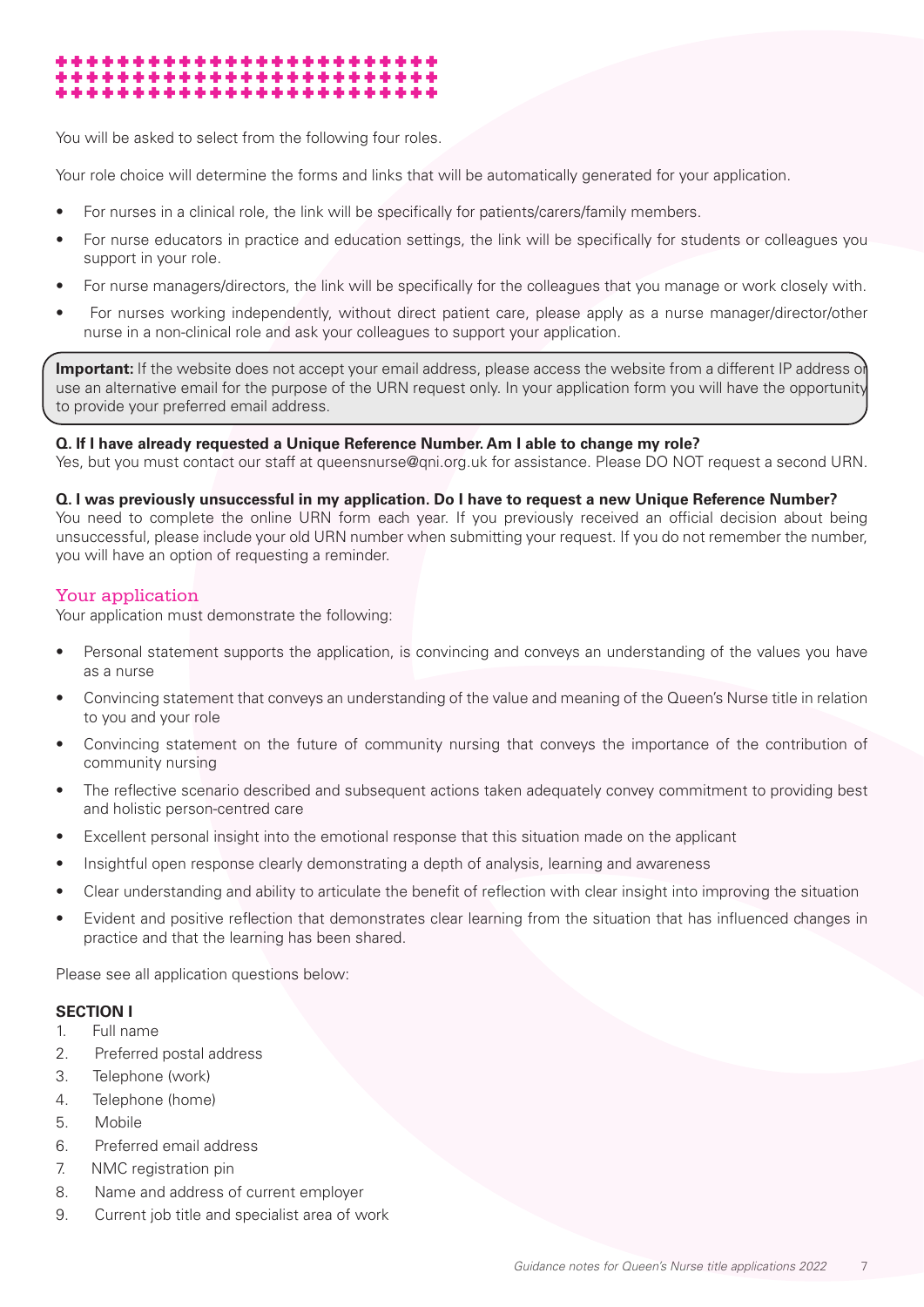

#### **SECTION II**

10. Anonymity and Data Protection

#### **SECTION III**

- 11. Confirm that you have been working in a community or primary care setting for a minimum of five years?
- 12. Confirm that you spend at least 50% of your time in your current role working in the community
- 13. Confirm that you have had the same direct line manager for a minimum of 6 months
- 14. Confirm that you have had the same professional/clinical lead for a minimum of 6 months

#### **SECTION IV**

- 15. Current job title and specialist area of work
- 16. Main responsibilities (max 400 words)
- 17. Professional qualifications
- 18. Confirm your Disclosure and Barring Service (DBS) check is current
- 19. Confirm that you are not currently the subject of any disciplinary proceedings
- 20. Confirm that you are not currently under investigation by the NMC
- 21. Confirm that you are not currently under investigation by your employer
- 22. Employment history in the last ten years
- 23. Continuing professional development related to the past three years
- 24. Any other relevant experience either within or outside work that you feel demonstrates the attributes of a QN

25. Confirm involvement in any private business, such as ownership of a care home or a nursing agency or selfemployed status.

#### **SECTION V**

26. Personal statement in support of your Queen's Nurse application (1000 words maximum). This is your opportunity to write about and provide examples of what you currently do that illustrate the values you have as a nurse

27. How do you see yourself as a Queen's Nurse and what does the title mean to you (1000 words maximum). This is your opportunity to write about and provide examples of what you do that align yourself with the values of a Queen's Nurse.

28. Explain your vision for the development of community nursing in the future (1000 words maximum). This section allows you to consider where community nursing is now and where it might be in five- or ten-years' time. What would you personally and professionally want to see for individuals, families, carers' and communities in the future.

#### **SECTION VI** (1500 word limit for this section)

Reflection is very much part of the nursing process, it is a requirement in a Nurse's Professional Code of Conduct and a requirement for NMC re-validation. The reflective section is based upon Gibbs (1992) reflective model of six steps to guide your reflective writing.

In all professional roles it is important to reflect upon a situation whether it is deemed as positive or negative. Reflection is seen as a theory of critical thinking and is a process of reviewing an experience of practice in order to describe, analyse, evaluate and so inform learning about practice (Boud et al 1985). Invariably it is human nature to reflect upon an occurrence when 'something has gone wrong' (Taylor, 2006). Reflective practice advocates that we should also reflect upon good practice as a way of enhancing and reinforcing this practice.

Please ensure you utilise the maximum word count for this section and complete all sections in as much detail as you can.

29. Description and Actions: What was the issue? Describe what happened and the actions you took to address the issue.

- 30. Feelings: What did you think and feel?
- 31. Evaluation: What did you learn?
- 32. Analysis: What was good and bad about the experience?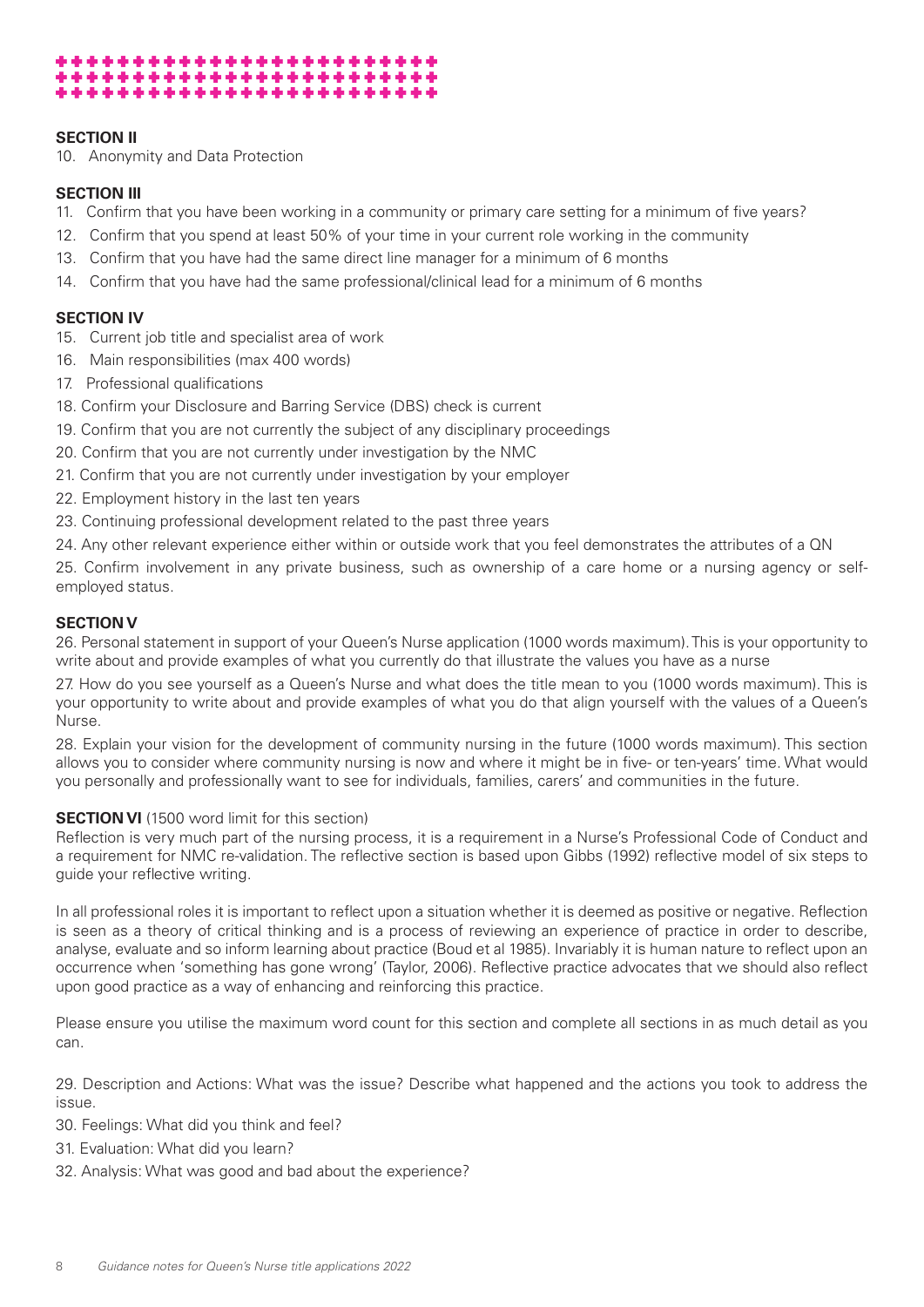

33. Conclusion: What would you do differently next time, bearing in mind there is always room for improvement? 34. Action plan: Did you make a difference? How do you know? What have you learnt from this experience that will influence your future practice? How did you share the learning?

#### **SECTION VII**

35. Diversity and Equality

#### **Please note that submitting the application does not result in automatic award of the title of Queen's Nurse.**

There is a rigorous assessment process of the application and additional contributions and some applicants will inevitably be disappointed.

#### **Q. Will I be able to obtain a copy of my application form?**

Yes. Once you submit the online application form, you will receive an automatic email from us with a PDF copy of your application. If you do not receive the email in your Inbox, please check your spam/junk folder. If you have any questions, please contact queensnurse@qni.org.uk

#### **Q. Will I need to attend an interview?**

No. Applications for the title of Queen's Nurse are assessed by a panel, from the evidence provided in your application and feedback provided by your direct line manager, professional / clinical lead and additional contributors. However, you, your manager, professional / clinical lead and additional contributors may be contacted by the QNI to clarify an element of your application.

#### **Contributors**

You are required to submit the following **four contributions** along side your application form:

- Current direct line manager (who has been managing you for a minimum of six months)
- Current professional / clinical lead or equivalent (who has known and worked with you for a minimum of six months)

Depending on your current role (please see URN section for more details) please submit two contribution forms as per instructions below:

Two patients/family members/carers who have known you for at least 3 months

OR

• Two colleagues/students who have known you for at least 6 months

If you send the link provided to more than two individuals, we will only accept the first two completed submissions.

It is your responsibility to ensure that the supporting statements have been submitted before the deadline.

#### **Q What happens if I submit contributions from people other than the ones determined by my role ( selected in the URN form)**

Your application will be forwarded for assessment, but it is unlikely to be successful.

#### **Q. Is it fair to expect patients receiving care to comment on me – will this put undue pressure on them?**

We have spoken to several organisations that represent patients, including the Patients Association, and they have assured us that it is good practice to involve patients in assessing the quality of healthcare that they receive. Nurses also commonly seek feedback from patients.

#### **Q. The individual I want to ask to be an additional contributor does not have an email address. Please note that this is for very exceptional circumstances only and it has to be clearly noted on the form.**

If at all possible we ask that you select additional contributors who have an email address or ask a relative or carer to assist. However, in very exceptional circumstances you can ask a colleague to assist the individual with completing the form for submission. Please note that this is for exceptional circumstances only.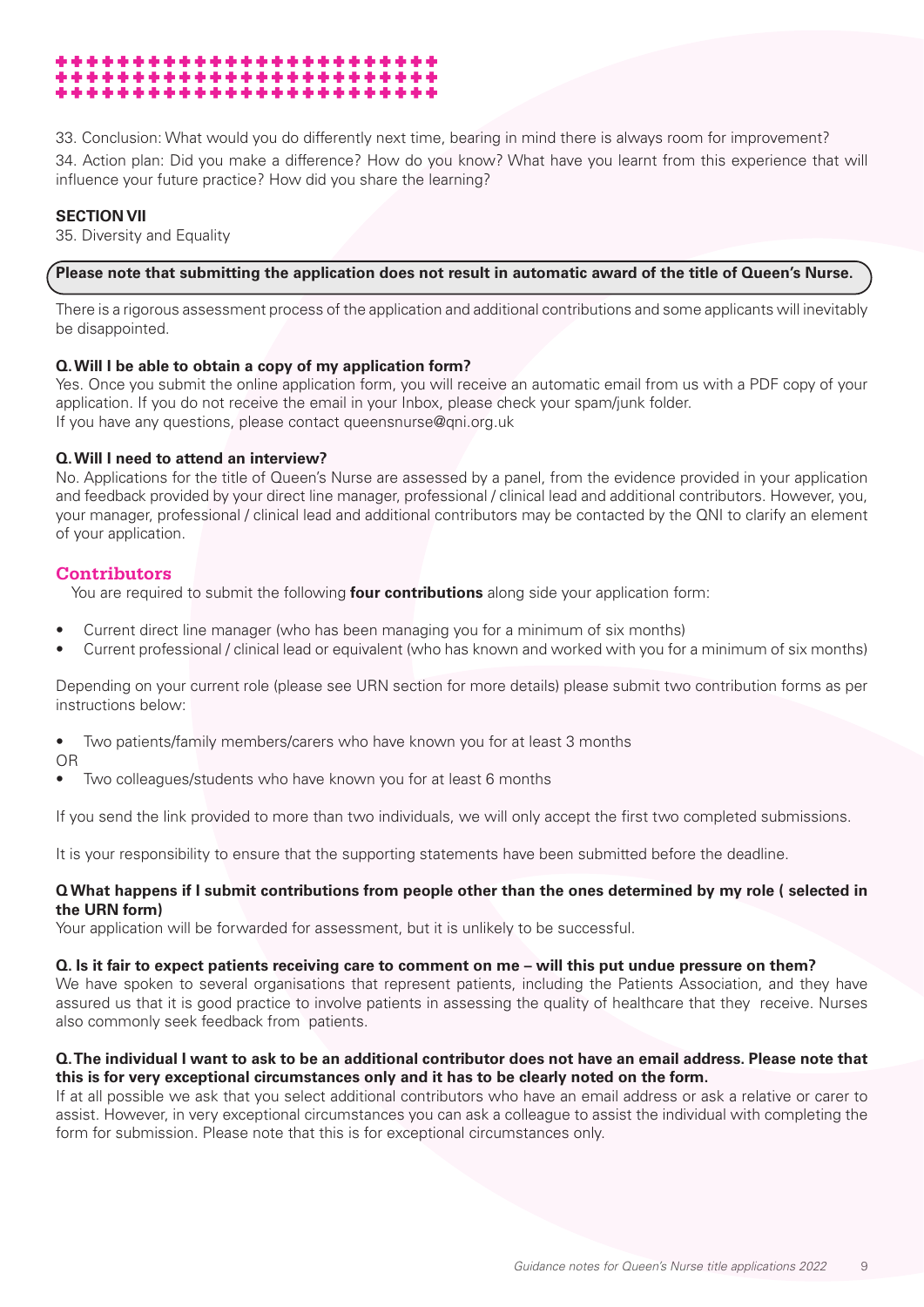

#### **Q. I want to apply for the title of Queen's Nurse but I work with young children/people with a learning disability/ older people who may not be able to complete the form. What should I do?**

You could invite a carer or family member to complete the additional contributor form on their behalf. Please ensure this is clearly stated on the form.

If you work in a care home, you can ask your colleague to assist your patient with the contribution. Your colleague can then submit the form on patient's behalf. Please ensure your colleague explains the reason for the assistance (e.g., inability to use electronic equipment, no family visiting, etc.) and ask them to submit the form from their professional email or organisation's generic email.

#### **Q. How will I know if my contributions have been received?**

You will receive an automatic email notification when your contributions have been received by the QNI. If you have not received the notification email, please check your spam / junk email folder before contacting us at queensnurse@qni.org.uk.

Please note that your application cannot progress for assessment by the panel if all additional contributions are not submitted by the deadline. In such circumstances, your application will be designated an incomplete submission.

It is your responsibility to check and ensure that your application and all additional contributions have been submitted on time.

#### **Q. I want to apply for the title of Queen's Nurse but work in a self-employed capacity/own my own business so do not have a direct line manager.**

Please contact the QNI at queensnurse@qni.org.uk for advice.

#### **Q. I want to apply for the title of Queen's Nurse but do not have a professional / clinical lead.**

Please ask someone from your employing organisation who you work closely with and who knows you in your professional capacity to provide a character reference and submit the form. Please ensure this is clearly stated on the form.

#### **Q. I want to apply for the title of Queen's Nurse but my direct line manager is also my professional / clinical lead.**

Only your direct line manager can submit the direct line manager's feedback NOT your professional lead. If your manager is also your professional lead, please ask another senior nurse in your organisation who can provide a professional character reference for you in the same way a clinical lead would be able to do. They must also have known you for at least six months.

#### Assessment process

Following the closing date, your anonymised application will be sent for assessment. Our assessors will make their decision based on the content of your application and additional contributions only so please make sure you include as much information about your work as possible. Please do not include sensitive information, photos, links to other documents or articles etc.

#### **Q. How will I find out if I have been successful?**

All applicants will receive an email approximately 10 weeks after the submission date informing them of the decision of the assessment panel which is final. The QNI reserves the right to extend this period where there are large numbers of applicants.